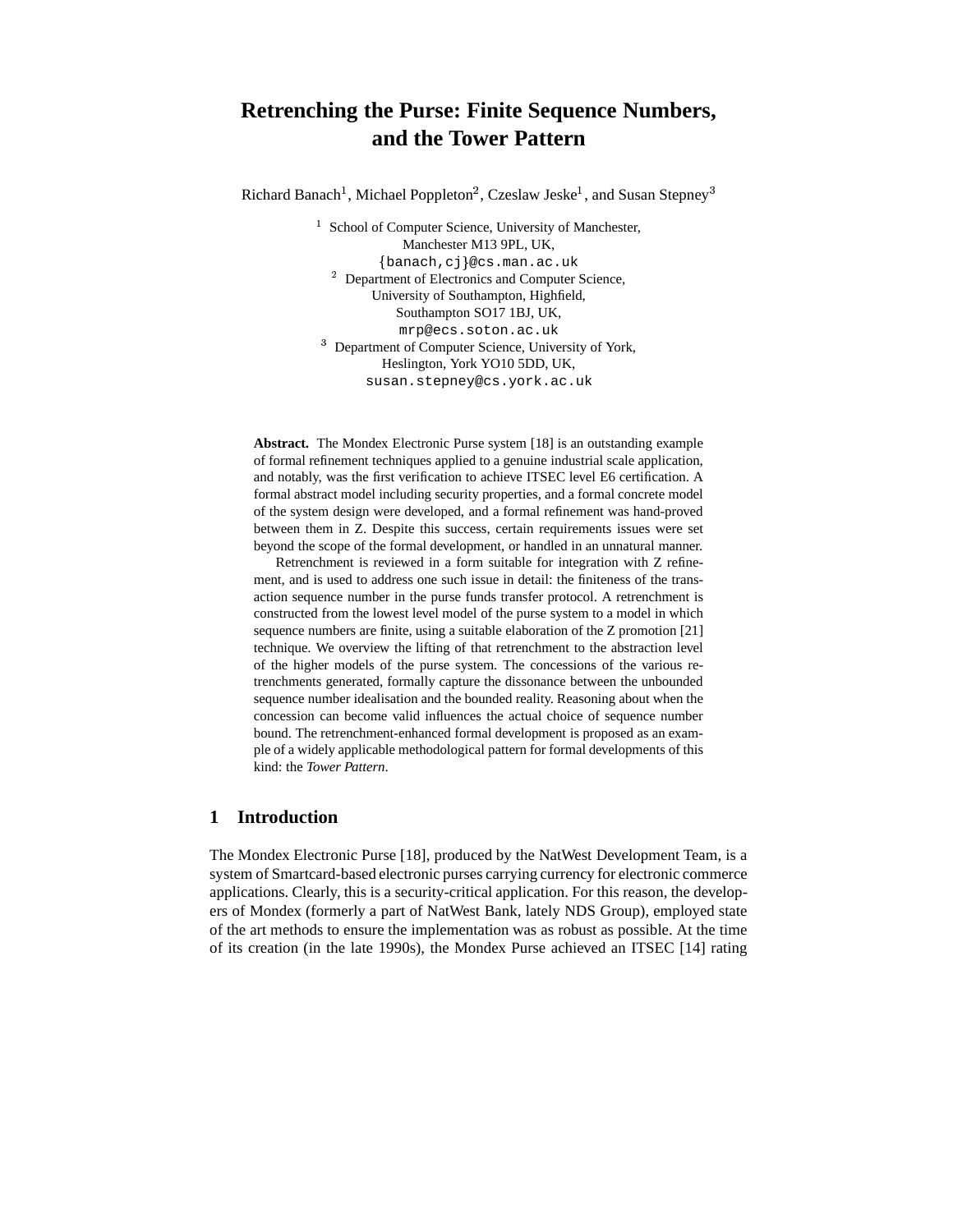of E6. This requires a formal abstract model, a formal concrete model and a nontrivial refinement between them, formally proved to be correct. This is the the highest possible ITSEC level (corresponding these days to a Common Criteria EAL7 rating), and the development was a trailblazer for showing that fully formal techniques could be applied within realistic time and cost limitations to industrial scale applications.

The abstract model of the Mondex Purse system describes a world of purses which exchange value through atomic transactions, and specifies the security properties: purse authentication, preservation of overall system value, and correct processing of both transferred value and lost value. The concrete design model describes a distributed system of purses, transferring value via an insecure and lossy medium using an *n*-step protocol. Security features are implemented locally on each purse. In the field the purse is self-sufficient, recording any lost value from failed transactions locally, for intermittent central logging.

The Mondex Purse verification of the security properties remains an impressive achievement, both as a landmark industrial case study, and as a contribution to the theory of refinement. The separation between the abstract and concrete levels is significant, in a logical as well as a functionalsense. The refinement is a composition of two simpler refinements, a "backward" refinement to, and a "forward" refinement from, an intermediate "between" model. [17] gives a readable account of how the then existing forward refinement rules in Z were insufficient to prove refinement, and how certain backward rules from the more general theory of refinement, e.g. [9], had to be implemented in Z, in order to deliver the two-stage proof. The clue to the need for this was the fact that the concrete, *n*-step value transfer protocol resolved certain non-determinism later than the abstract system; this is an instance of a classical counterexample by Milner [9] showing the incompleteness of the forward rules as a proof method for refinement.

Nevertheless, the necessity of having a refinement, meant that a number of requirements issues, legitimately the concern of the formal development, had to be passed over in silence, since they would strictly speaking have broken the validity of the refinement had they been incorporated in the models that were used. One can argue that curtailing the ideal scope of the refinement to some extent *always* happens: for example, it is never practical to prove refinement all the way to the physical hardware. The refinement might be pushed to source code level, then to machine code (if the compiler is not trusted); if that were insufficient one could try to refine down to the hardware design and even to the physics of the constituent devices.

Retrenchment [3, 4] has been proposed as a theory that generalizes refinement, essentially in allowing the refinement relation (classically, an invariant) to be weakened in the postcondition by a defined *concession* clause. This is inevitably a more intricate theory, offering less than the simulation property of refinement, unless extra applicationspecific assumptions are made. It was motivated originally by the impossibility of refining infinite to finite types, or the continuous variables of real-world physical models to discrete ones. Further work has revealed the utility of retrenchment both as anticipated [15], and as a vehicle for the flexible layering in of contrasting, even conflicting requirements in a formal development [5].

We regard the requirements issues identified in the Mondex verification – those set beyond the scope of the formal development, or handled in an unnatural manner – as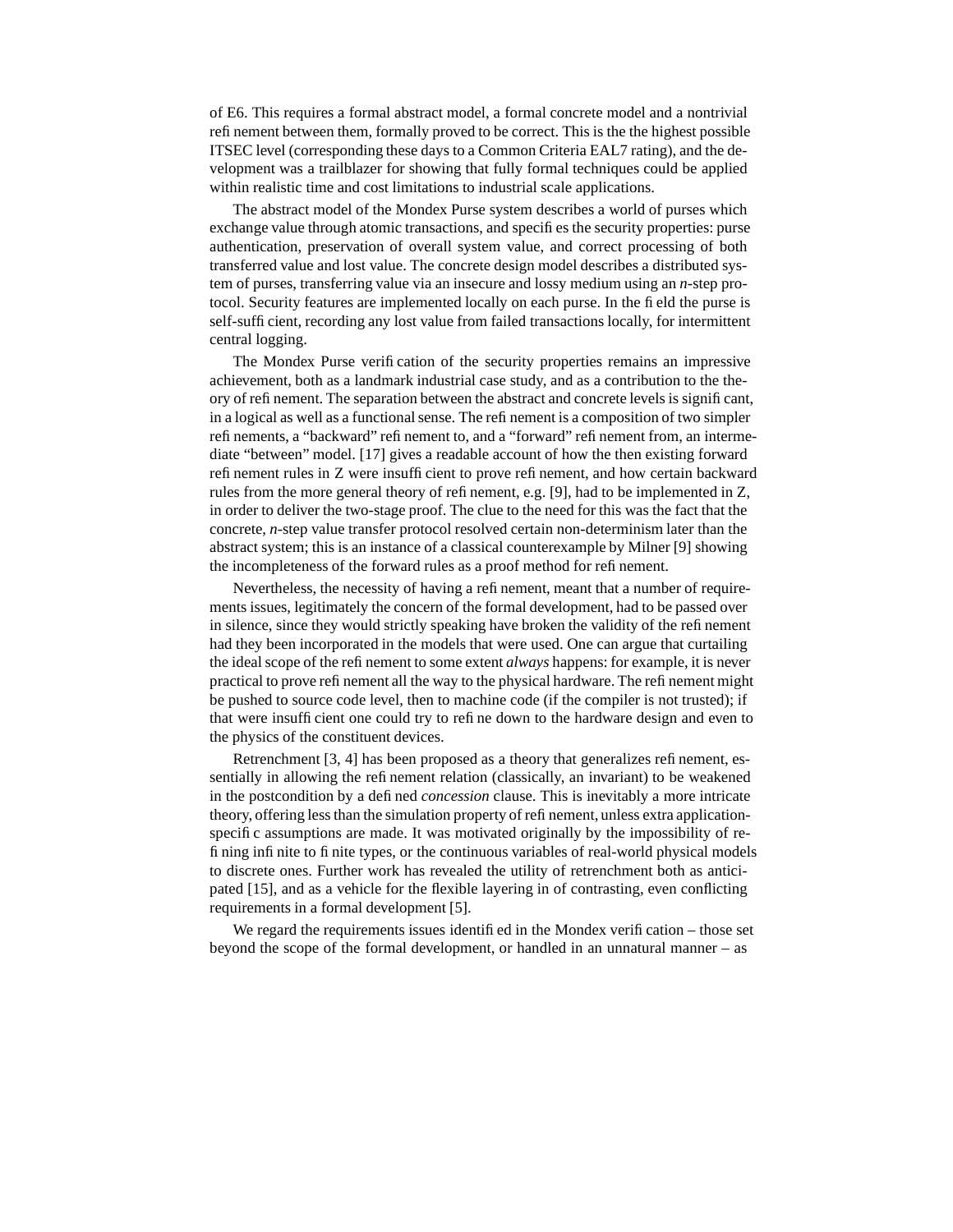"retrenchment opportunities". The aim of this paper is to show that by incorporating retrenchment as a formal transformation of models, one can broaden the scope and accuracy of the formal modelling in a manner sympathetic to the existing refinementbased development. This yields a way of getting the best of both worlds: the clarity and rigour of the original refinement-based development, without an artificial denial of the existence of the attendant other issues.

The rest of the paper is structured as follows. In section 2 we give an overview of the Mondex development, and identify the requirements issues that motivate the application of retrenchment. Section 3 reviews the proof rules for refinement and retrenchment in a Z setting. Section 4 focuses on one of these aspects, the finiteness of the sequence number. A retrenchment is defined between the concrete purse and a new purse model, identical to the former in all but making the sequence number finite. This retrenchment is then extended to the world of purses by a suitable adaptation of the Z promotion used in [18]. Section 5 overviews how this retrenchment of the concrete model of the Purse system can be lifted to the abstract model of the system. Section 6 gives a probabilistic validation of the lifted retrenchment, assessing the risk of the purse sequence number breaching its bound, deriving an acceptable value for the bound thereby. Section 7 concludes and recapitulates. It is observed that the structure of refinements and retrenchments derived in the present paper is more widely applicable than just the present work, and we elevate it to status of a generally applicable methodological pattern for widening the remit of formal developments using retrenchments: the *Tower Pattern*.

### **2 The Mondex Purse: from Refinement to Retrenchment**

The Mondex Electronic Purse described in [18] consists of three models: A(abstract), B(between), and C(concrete). The A model is a highly abstract expression of atomic value transfer between purses, allowing an atomic notion of loss in transit. It is a model targetted purely at the security properties of the system; it does not capture all the many other system requirements. Model B captures the elements of the value transfer protocol, and is thus nonatomic; it is also enhanced with extra structure and constraints needed to achieve a backward refinement from model A. Model C is model B without the extra structure and constraints. These can be established by an induction on the length of the execution, leading to a forward refinement between models B and C. It is thus shown that model C is a refinement of model A.

We have indicated that [18] is a development of the security properties of the Mondex Purse, not a full specification of the system. Even within these limitations, some requirements aspects, in principle deserving to be included within the formal development, were omitted or handled unnaturally in modelling, in order to establish the refinement between models. One of the aims of this paper is to show that by incorporating retrenchment into the formal development armoury, the tension that arises about whether some feature should be included or not in the refinement-based development is eased. This is because versions with and without the feature may be formally related via a retrenchment and the development paths with and without the feature may be drawn together, in part automatically. Here then is a brief summary of the Mondex "retrenchment opportunities":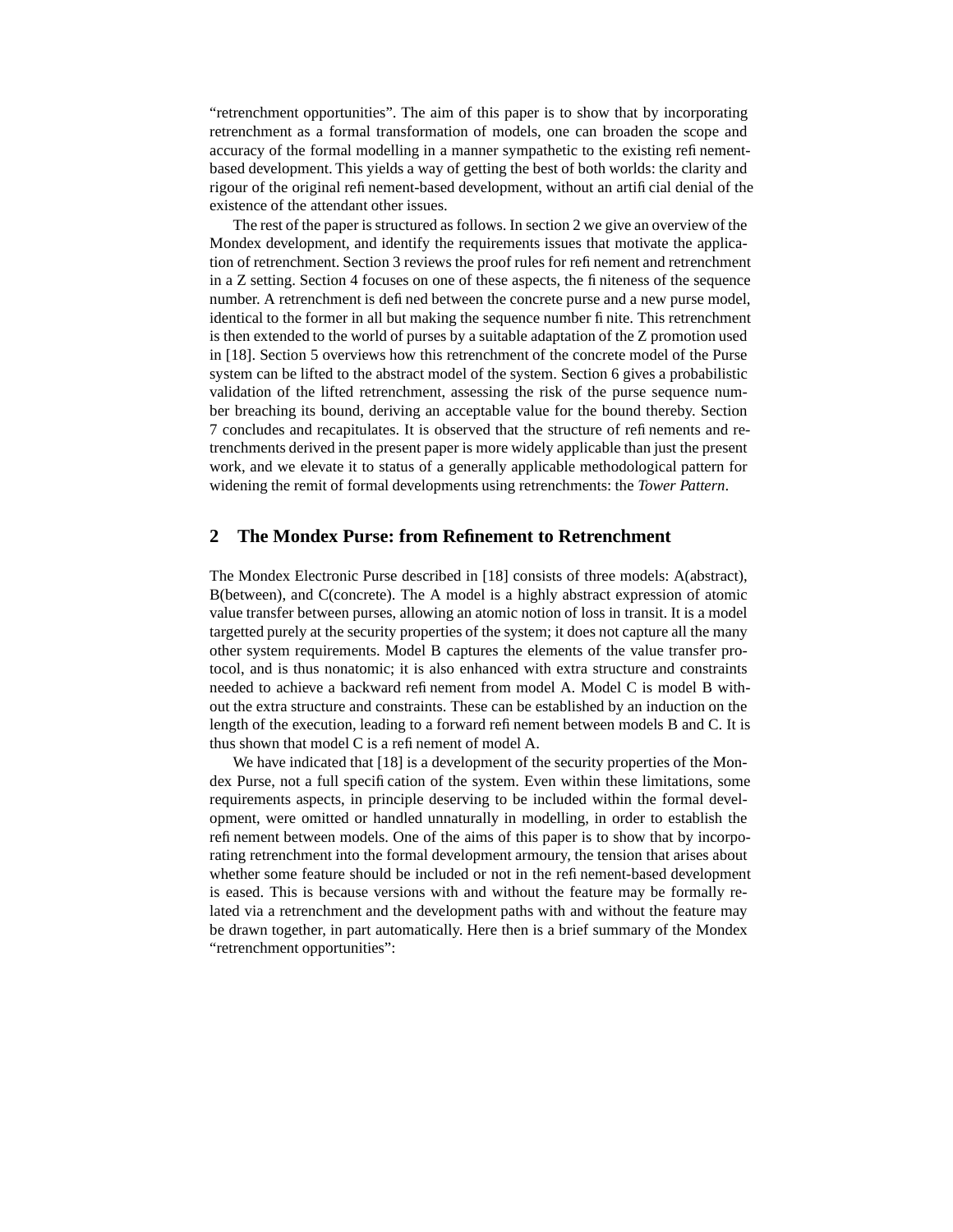- **–** Sequence Number: The integrity of the protocol depends partly on the sequence number of the transaction in progress. Sequence numbers occur in the B, C models where they are naturals; in reality they are bounded numbers.
- **–** Log Full: Transfers completing abnormally are logged by purses. The concrete model implements the abstract "lost value" component in terms of an off-card exception archive into which purses' log contents are saved. A purse needs to be assured that the data is safely in the archive before it can clear it from its own, highly constrained, log memory. Logs occur in the B, C models where they are unbounded; in reality they are finite.
- **–** Hash Function: Clearing a purse's log after its contents are centrally archived is done via a message containing a "clear" code. The purse log contents are assumed to be in total injective correspondence with the clear codes, as that property is required in the proof. In reality of course a cryptographic hash function is used, which is neither total, nor injective, but is informally argued to be "sufficiently" injective".
- **–** Balance Enquiry: Each purse has a balance enquiry operation. If this is invoked at a particular point in the middle of a B model value transfer, a discrepancy can occur between the model A and model B balances due to differences in where nondeterminism is resolved in the two models. This is handled formally by a modelling trick, using finalisation instead of the enquiry operation to observe the state.

In this paper we focus on the sequence number in detail, leaving the others to be explored elsewhere. Our strategy is to build a tower of models D, E, F which retrench C, B, A respectively, and so that the obvious refinement/retrenchment squares commute. See Fig. 1 which shows the models, the epithets that accompany them, and their interrelationships. Since the variables involved in the sequence number retrenchment do not appear in the A model, if we take a sufficiently "noninvasive" approach to the construction of model D, it turns out that models A and F can subsequently be identified, though this is a fragile property.

Briefly, model D retrenches model C to take into account the boundedness of actual sequence numbers. Model D is then lifted to the abstraction level of model B, yielding model E; this is essentially model D but with the additional invariants. Noting that model E is refinable from model A, yields model F (the top of the tower) as a copy of model A.

# **3 Refinements and Retrenchments**

In this section we briefly review the notions of refinement and retrenchment used in this paper. For refinement, we adopt the formulation in [8] as used in the Mondex development. We give only the forward rules for refinement, since these formed the basis for the definition of retrenchment [3]; we do not need to consider the backward rules further here. The nomenclature in our definitions will be in line with that needed for the various models in our discussion of the Mondex development below.

The A to B refinement is a backward refinement. The B to C refinement is a forward refinement. We call the between model B "abstract" in this context; it is given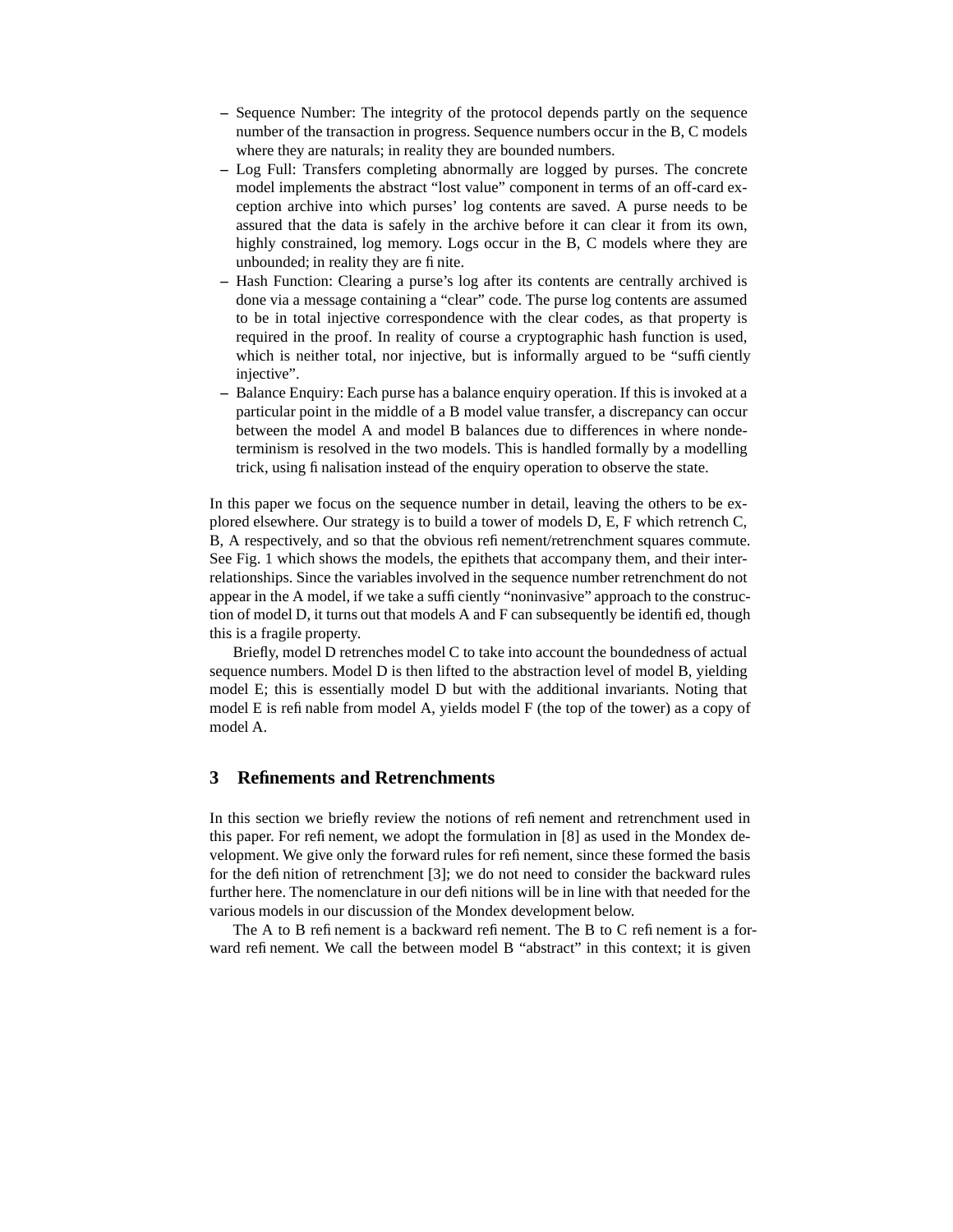

**Fig. 1.** A development pattern for refinement with retrenchment

by the ADT  $(B, BInit, \{BOp \mid BOp \in \text{Ops}\})$ , and the concrete model C is given by the ADT  $(C, Chit, \{COp \mid COP \in Opp\})$ . So schemas *B*, *C* give the abstract and concrete state spaces, and the corresponding per-operation I/O spaces are given by schemas  $B I_{Op}$ ,  $B O_{Op}$  and  $C I_{Op}$ ,  $C O_{Op}$ . We assume a retrieve relation  $R_{BC}$ :  $B; C$ between the two state spaces, and for each operation *Op*, input and output mapping relations  $RI_{BC,Op}: [BI_{Op}; Cl_{Op}]$  and  $RO_{BC,Op}: [BO_{Op}; CO_{Op}]$ . Forward refinement is given by three proof obligations (POs), *initialization, applicability* and *correctness*:

$$
\forall C' \bullet \text{CInit} \Rightarrow \exists B' \bullet \text{BInit} \land R'_{BC} \tag{1}
$$

$$
\forall B; \ Bl_{Op}; \ C; \ Cl_{Op} \bullet R_{BC} \land R_{BC,Op} \land \text{pre } BOp \Rightarrow \text{pre } COP \tag{2}
$$

$$
\forall B; BI_{Op}; C; Cl_{Op}; C'; CO_{Op} \bullet R_{BC} \land RI_{BC,Op} \land \text{pre } BOp \land COp
$$
  
\n
$$
\Rightarrow \exists B'; BO_{Op} \bullet BOp \land R'_{BC} \land RO_{BC,Op}
$$
 (3)

Note that  $(1)-(3)$  do not mention finalisation. We deal with the issue of observation, and specifically of relating the outputs of the abstract and concrete models (normally handled via finalisation) "on the fly", in line with the tack taken in retrenchment.

The C to D development step is a forward retrenchment. For this, the abstract model is the C ADT, and the concrete model is given by ADT  $(D, DInit, \{(DOp, DIo_p, DO_{Op}) \mid$  $Op \in \text{Ops}$ ). Similar notational conventions apply. The retrenchment is given by firstly a *retrieve* relation  $R_{CD}$ :  $\left[ C; D \right]$  between the state spaces; and secondly we have the within, output and concedes relations on a per-operation basis. The *within* relation is between the input-state spaces  $W_{CD,Op}$  :  $\left[ Cl_{Op}$ ;  $C;$   $DI_{Op}$ ;  $D \right]$ . The *output* and *concedes* relations are normally defined over both full input-state-output frames with types  $O_{CD,Op}$  ;  $C_{CD,Op}$  :  $\big[$   $Cl_{Op}$  ;  $C$  ;  $C'$  ;  $CO_{Op}$  ;  $DI_{Op}$  ;  $D$  ;  $D'$  ;  $DO_{Op}$   $\big]$ , though in practice, we often omit such parts of these signatures as are not needed. We call these three relations the *retrenchment data*.

Two POs define a retrenchment between two models: *initialisation* as for refinement (1), and *correctness* which is analogous to refinement correctness (3); note that applicability issues are understood to be subsumed in (5) via the within relation:

$$
\forall D' \bullet DInit \Rightarrow \exists C' \bullet CInit \land R'_{CD} \tag{4}
$$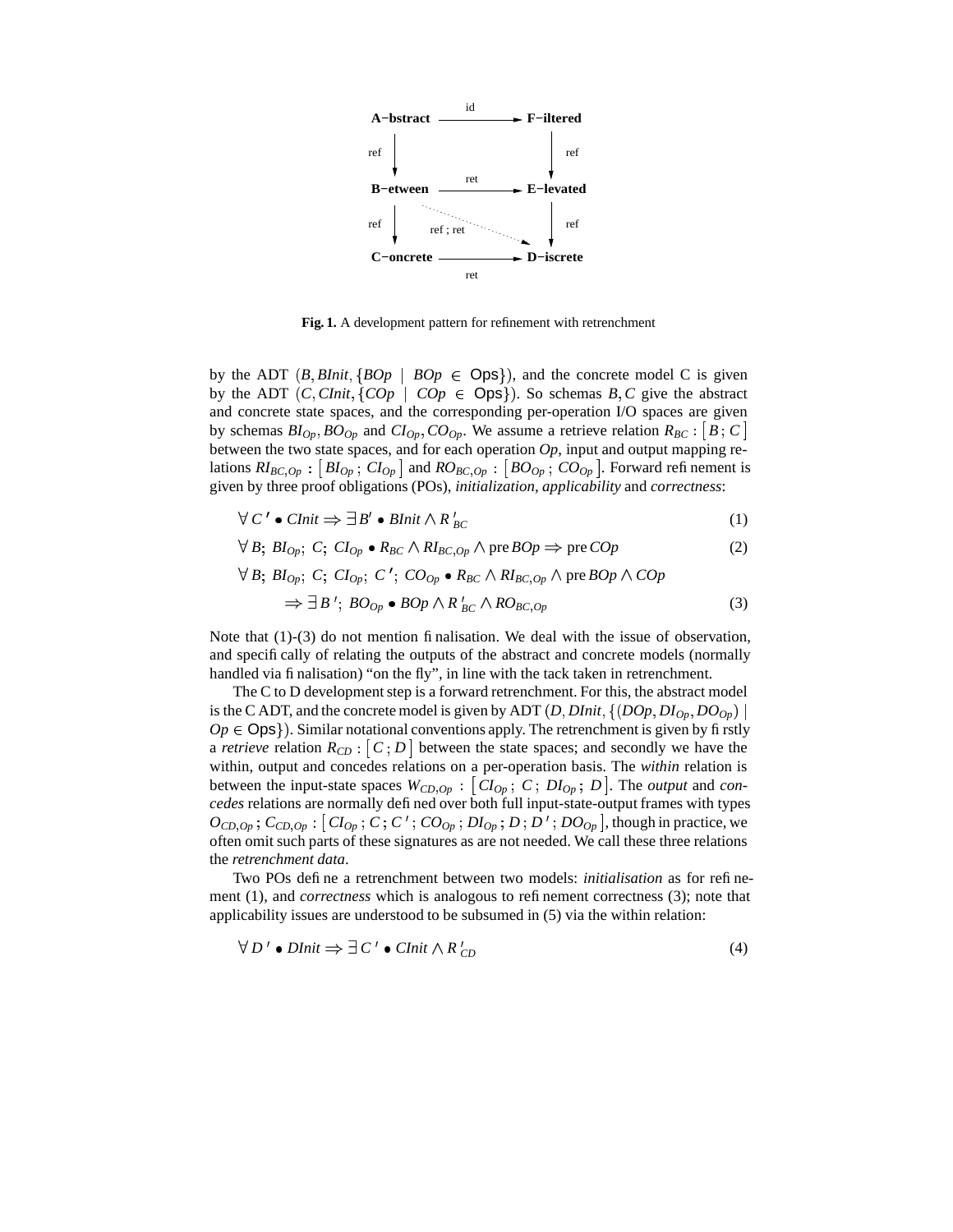$$
\forall C; Cl_{Op}; D; D l_{Op}; D'; DO_{Op} \bullet R_{CD} \land W_{CD,Op} \land DOp
$$
  
\n
$$
\Rightarrow \exists C'; CO_{Op} \bullet COp \land ((R'_{CD} \land O_{CD,Op}) \lor C_{CD,Op})
$$
\n(5)

### **4 The Sequence Number Retrenchment**

The starting point for the sequence number retrenchment is the C model of the world of purses. We concentrate on just the simplest operation of [18] that is nontrivially affected, the single purse *CConPurse* operation *CIncreasePurseOkay*. This is an abstraction (for an individual purse and at C level) of a number of lower level operations that do or do not need to increment the purse transaction sequence number. It is implicit that sequence number *CnextSeqNo* is a natural, thus unbounded.

We retrench *CIncreasePurseOkay* to operation *DIncreasePurseOkay* of new D model purse *DConPurse*<sup>1</sup> , where *DConPurse* 'is as' *CConPurse* apart from *DnextSeqNo*, which is of finite type  $BN == 0$ ..*BIGNUM*. We assume the usual arithmetic operations for *BN* defined by restriction, where we liberally coerce when necessary, and where *BIGNUM* is a matter of implementation choice. *CConPurseIncrease* hides the C purse sequence number *CnextSeqNo*, thus *CConPurseIncrease* denotes skip, i.e. no change on all state apart from *CnextSeqNo*. *DConPurseIncrease* 'is as' *CConPurseIncrease*.



 $\perp$  is a general purpose message used in Mondex which is of-no-concern here, and *DpurseBlocked Dname* is a special message emitted when *BIGNUM* is reached, identifying the purse in question, *Dname*.

The above constitutes a minimally invasive retrenchment of *CIncreasePurseOkay*, in that not only is it the case that inside a guard the C model behaviour is preserved, but even outside the guard there are no new purse states to threaten the validity of the reasoning about the refinements in [18]. Far more aggressive D model designs are obviously possible.

 $1$  Z employs a convention of pre-capitalizing only the names of types (schema and other): we augment this convention by prefixing a single character  $A, B, \ldots$  to a name as required, to denote the model in question. Thus *CThing* is a schema or other type in the C model, whereas *Dthing* is a variable, usually a schema component, in the D model. A further lexical schema convention we employ, to save space, is to say *DSchema* 'is as' *CSchema* to indicate that the text of *DSchema* can be generated from that of *CSchema* by replacing all *Cthing*s by *Dthing*s.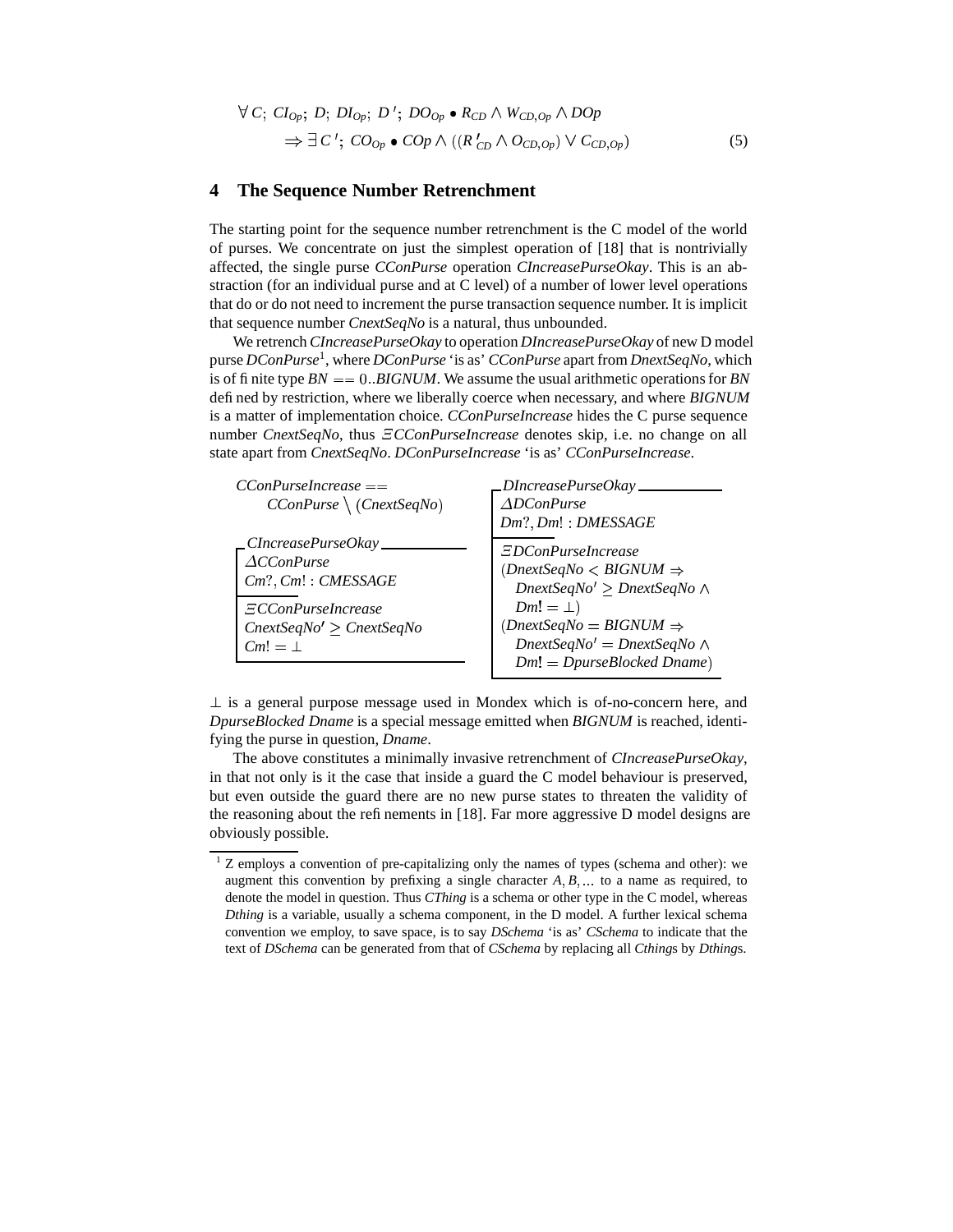We come to the retrenchment data itself. *CDConPurseIncreaseEquality* is shorthand for equalities between corresponding C and D variables in *CConPurseIncrease* and *DConPurseIncrease* respectively. Under the vacuous *within WCD IncreasePurseOkay* constraint on before states and inputs, the pair of operation instances *CIncreasePurseOkay*, *DIncreasePurseOkay* establishes either  $R \, C_D \wedge O_{CD, IncreasePurseOkay}$  (*retrieve* and *output* relations), or *CCD IncreasePurseOkay* (*concedes* relation). This concession states the possible inequality between C, D sequence numbers and uses the D level error message.

|                                                                                | $W_{CD}$ IncreasePurseOkay                                                                                                                                                                                                  |
|--------------------------------------------------------------------------------|-----------------------------------------------------------------------------------------------------------------------------------------------------------------------------------------------------------------------------|
| CConPurse; DConPurse                                                           | CConPurse; DConPurse                                                                                                                                                                                                        |
| <b>CDConPurseIncreaseEquality</b>                                              | $Cm$ ?: $CMESSAGE$                                                                                                                                                                                                          |
| $CnextSeqNo = DnextSeqNo$                                                      | Dm?: DMESSAGE                                                                                                                                                                                                               |
| $U_{CD, IncreasePurseOkay}$<br>$Cm$ : CMESSAGE<br>Dm.: DMESSAGE<br>$Cm! = Dm!$ | $C_{CD, IncreasePurseOkay}$<br>CConPurse'; DConPurse'<br>CDConPurseIncreaseEquality'<br>$Cm$ : CMESSAGE<br>$Dm$ : $DMESSAGE$<br>$\text{C}nextSeqNo' \geq \text{D}nextSeqNo'$<br>$Cm = \perp$<br>$Dm! = DpurseBlocked$ Dname |

#### **4.1 Promotion of the Purse Retrenchment**

We review the Z technique of promotion [21, 10] of a local-state (purse) to a globalstate (world) operation. The global state schema, say *World*, is defined as an indexing function from some index set *Ind* to the space of all possible local state elements, these being given by schema *LS*. To enable concise world-level description of an operation working only a single copy of the local state, the promotion framing schema *LSOp* is defined. *LSOp* contains both a global state schema *World* and a local state schema *LS*, and also an input parameter *i*? of type *Ind*, identifying the required local state element for access or update. An equality identifies the target *LS* element  $f(i)$  through the index function  $f$  with the local state binding  $\theta LS$ . The final predicate ensures that all elements other than  $f(i')$  remain unchanged.

 *LSOp* is generic insofar as it allows the mechanical definition of a world-level operation *WorldOp* corresponding to a local operation *LSOp* without constraining the behaviour of that local operation in any way:

| $\Phi$ <i>LSOp</i>                                                                             |
|------------------------------------------------------------------------------------------------|
| $\triangle World$                                                                              |
| $\varDelta LS$                                                                                 |
| $i$ ? : Ind                                                                                    |
| $i? \in \text{dom} f$                                                                          |
|                                                                                                |
| $\begin{cases}\n\theta LS = f(i') \\ f' = f \oplus \{i' : \rightarrow \theta LS \n\end{cases}$ |
|                                                                                                |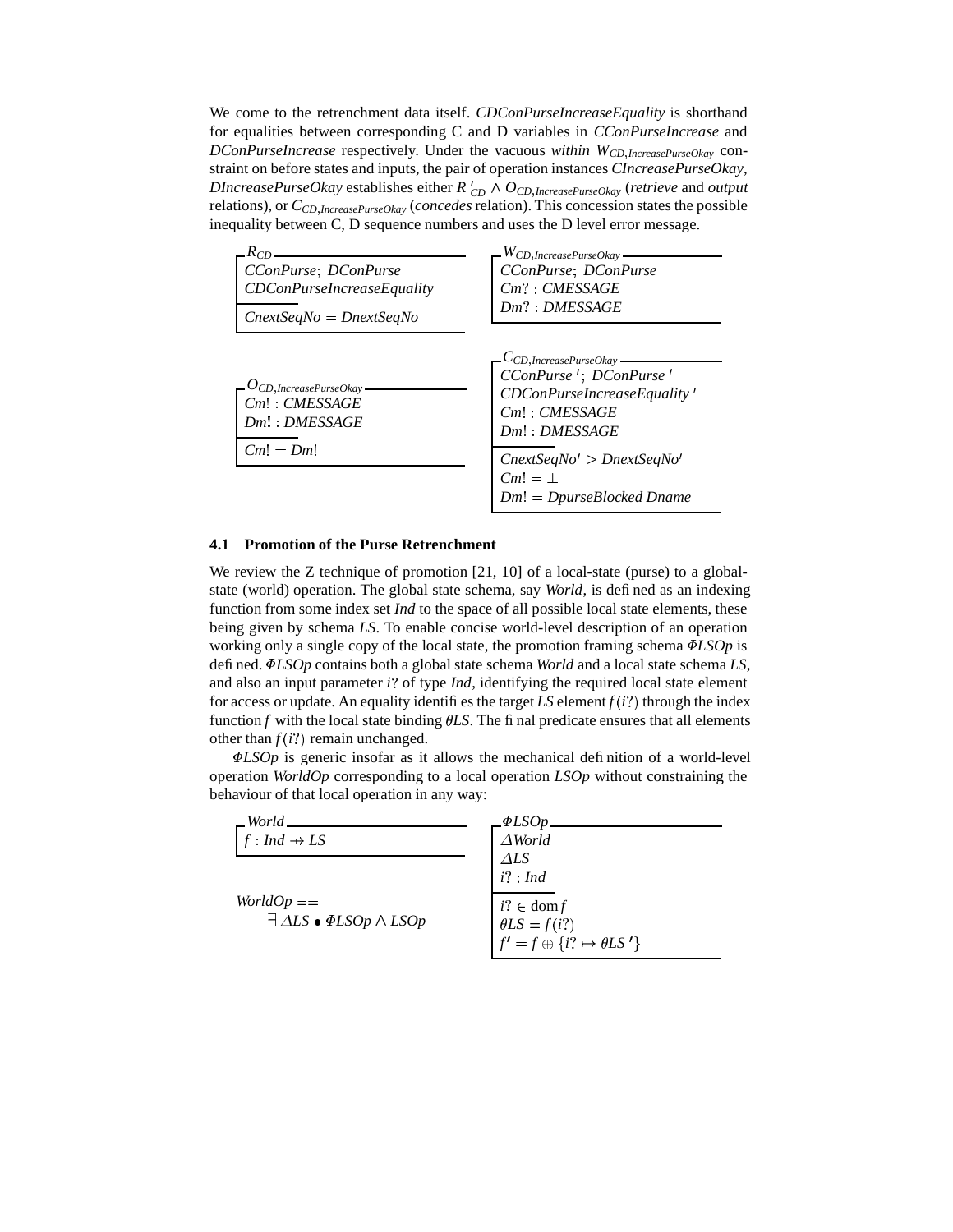The above is the classical, index-function-based form of promotion. Recently certain promotion *patterns* [19, 20] have been proposed for various forms of local-to-global structuring, some having been based on promotion use in Mondex.

As in the C world, individual D model purses are promoted to the D world of purses, as given in the schemas that follow. *DConWorld* 'is as' *CConWorld*. Beyond the (purse-NAME-)indexed map of purses, the world contains the *Dether* of all messages ever sent between purses, and the *Darchive* of all transaction exception logs uploaded from purses. There are two *DConWorld* constraints: we equate each internal purse name to its corresponding index, and we ensure each archive entry identifies its originating purse.

Promotion of the D model 'is as' that of the C model of [18]:  $\Phi DOp$  'is as'  $\Phi COp$ , where  $Dm$ <sup>2</sup>,  $Dm$ ! are the input and output messages to and from *DIncreasePurseOkay*. *DIncrease*, the promoted and wrapped operation, 'is as' *CIncrease*. N.B. *DIgnore* 'is as' *CIgnore*, and just skips at world level.

*DConWorld DconAuthPurse NAME DConPurse Dether DMESSAGE Darchive DLogbook*  $\forall n$ : dom *DconAuthPurse* ● (*DconAuthPurse n*).Dname = n - *nld Darchive first nld* dom*DconAuthPurse*

| $\_ \Phi DOp$ .                                                              |
|------------------------------------------------------------------------------|
| $\triangle DConWorld; \triangle DConPure$                                    |
| Dm? Dm! : DMESSAGE                                                           |
| Dname? : NAME                                                                |
| $Dm? \in Dether$                                                             |
| $Dname? \in \text{dom } DconduthPurse$                                       |
| $\theta DConPurse = DoonAuthorPurse$ Dname?                                  |
| $DconAuthor's = DoonAuthor's \oplus \{Dname? \rightarrow \theta DConPure'\}$ |
| $Darchive' = Darchive$                                                       |
| Dether' $\subseteq$ Dether $\cup$ {Dm!}                                      |

*DIncrease* -- *DIgnore DConPurse DOp DIncreasePurseOkay*

Having defined the D model, the next job is to promote the retrenchment of individual purse operations such as *CIncreasePurseOkay* to a retrenchment at the *CConWorld*to-*DConWorld* level, between *CIncrease*, (not quoted but with the same syntax as) *DIncrease*. Any theory of promotion of retrenchments must be grounded in the promotion of refinements. A good treatment is given by [10], including presentation of a simple world-level retrieve relation resulting from the distribution of the local retrieve relation through promotion. We base our approach on this form. Given a retrieve relation *R* between local states *Abs* and *Conc*, the promoted retrieve relation  $R^P$  [10] between *AbsWorld* and *ConcWorld* (with index functions *Absf Conf* respectively) simply asserts the local one for all local state elements: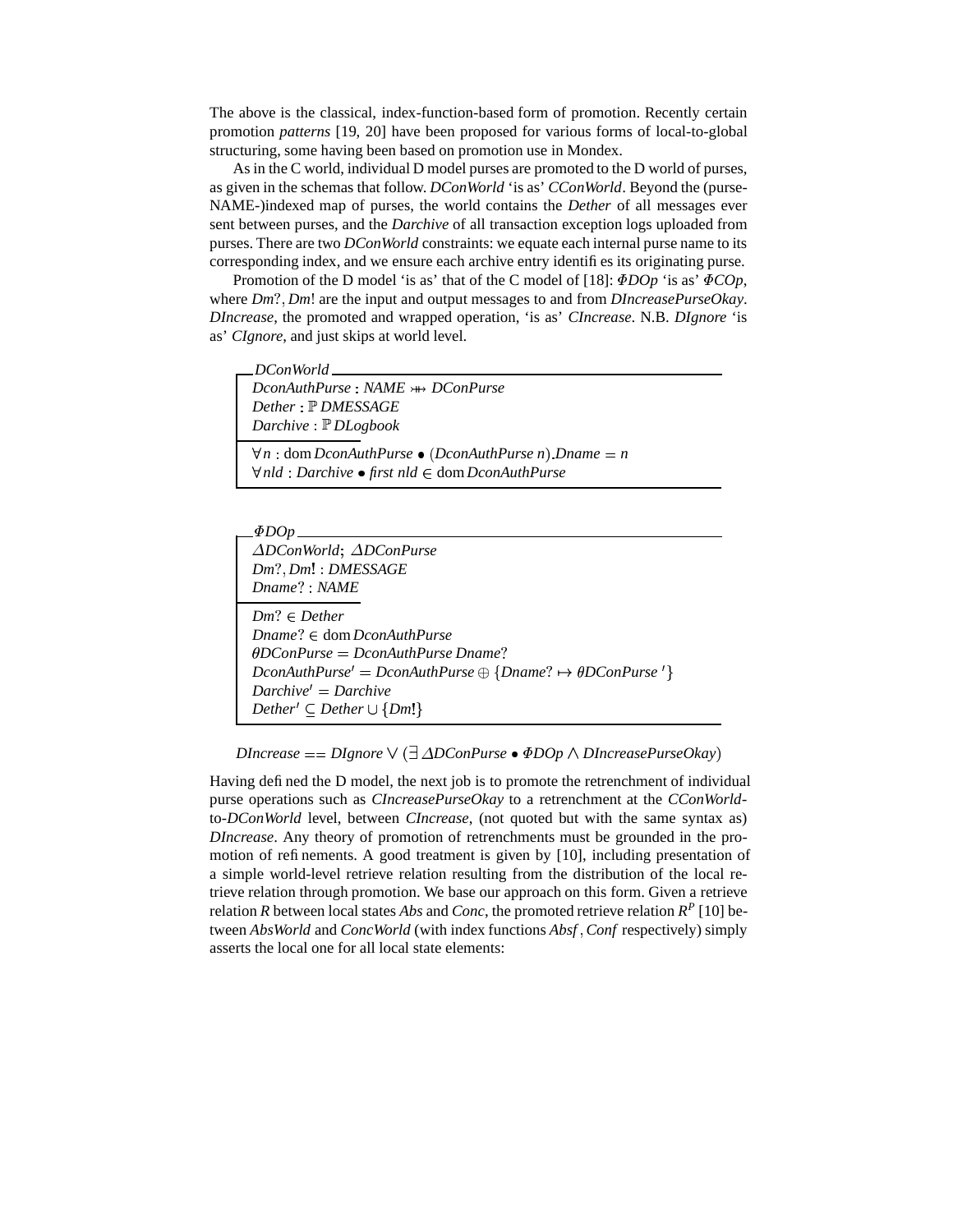| $R^P$                                                                                                                                                                                                  |  |
|--------------------------------------------------------------------------------------------------------------------------------------------------------------------------------------------------------|--|
| AbsWorld: ConcWorld                                                                                                                                                                                    |  |
| $\text{dom } \text{Concf} = \text{dom } \text{Absf}$<br>$\forall n : \text{dom } \text{Concf} \bullet \exists R \bullet \theta \text{Abs} = \text{Absf}(n) \land \theta \text{Conc} = \text{Concf}(n)$ |  |

The promotion of retrenchments offers a choice of approaches, depending on what one wishes to emphasise. In [6] we explore this in some detail, but space limitations here do not permit us to show the full variety of possibilities on the present example. Instead, we apply just one of the approaches, perhaps the most interesting one: *precise promotion*.

The essential point is this. Let us imagine the system has been running for some time and that some or many elements have already engaged in operations. In terms of the retrenchment, some elements will be in the local state element retrieve relation *R*, while others may have already conceded (and so may no longer be in *R*). Assuming all elements are in  $R$  (as for refinement) thus gives an unduly restricted syntactic picture of the correspondence between the dynamics of the abstract and concrete worlds. In precise promotion, we introduce an extra world variable *good* to keep track of which elements are doing what, regarding the retrenchment.

Since there are two worlds, there are two obvious places in which to put the extra variable, the abstract or the concrete world. For most retrenchments the concrete world is the most natural place to put the extra information, and we do so here; so the extra variable is *Dgood*. Moreover, for this to work effectively, we require a separability axiom (6) to hold for all common operations *Op*. Given a concrete D model step, *DEstRet<sup>PP</sup>*<sub>*DOp</sub>*/*DNotEstRet<sup>PP</sup><sub>DOp</sub>* assert the existence/non-existence respectively of an</sub> abstract C world step that witnesses the refi nement. Given a D step,  $\it{DEstConf}_{DOp}^{PP}$  asserts the existence of a C step that witnesses the concession. The separability axiom is:

$$
DEstRef_{DOp}^{PP} \land DEstConf_{DOp}^{PP} \Leftrightarrow \text{false} \tag{6}
$$

where

$$
DEstRef_{DOp}^{PP} = D; DIO_{Op}; D'; DO_{Op} | DOp \wedge
$$
  
\n
$$
(\exists C; Cl_{Op}; C'; CO_{Op} \bullet R_{CD} \wedge W_{CD,Op} \wedge COp \wedge (R'_{CD} \wedge O_{CD,Op}))
$$
  
\n
$$
DEstCon_{DOp}^{PP} = D; DIO_{Op}; D'; DO_{Op} | DOp \wedge
$$
  
\n
$$
(\exists C; Cl_{Op}; C'; CO_{Op} \bullet R_{CD} \wedge W_{CD,Op} \wedge COp \wedge C_{CD,Op})
$$
  
\n
$$
DNotEstRef_{DOp}^{PP} = D; DIO_{Op}; D'; DO_{Op} | DOp \wedge
$$
  
\n
$$
\neg (\exists C; Cl_{Op}; C'; CO_{Op} \bullet R_{CD} \wedge W_{CD,Op} \wedge COp \wedge (R'_{CD} \wedge O_{CD,Op}))
$$

Given a C-to-D retrenchment (5), and axiom (6), it can be deduced from a given concrete step alone, whether  $R_{CD}$  is reestablished or  $C_{CD,Op}$  holds. This allows the concrete promotion to accurately maintain the *Dgood* variable as follows.

We need suitable enhancements to: the promoted operations (which become  $DOP^{PP}$ ). to the promoted world construction itself (which becomes *DConWorldPP*), and to the framing schema (which becomes  $\Phi DOp^{PP}$ ). The latter differs from  $\Phi DOp$  only in the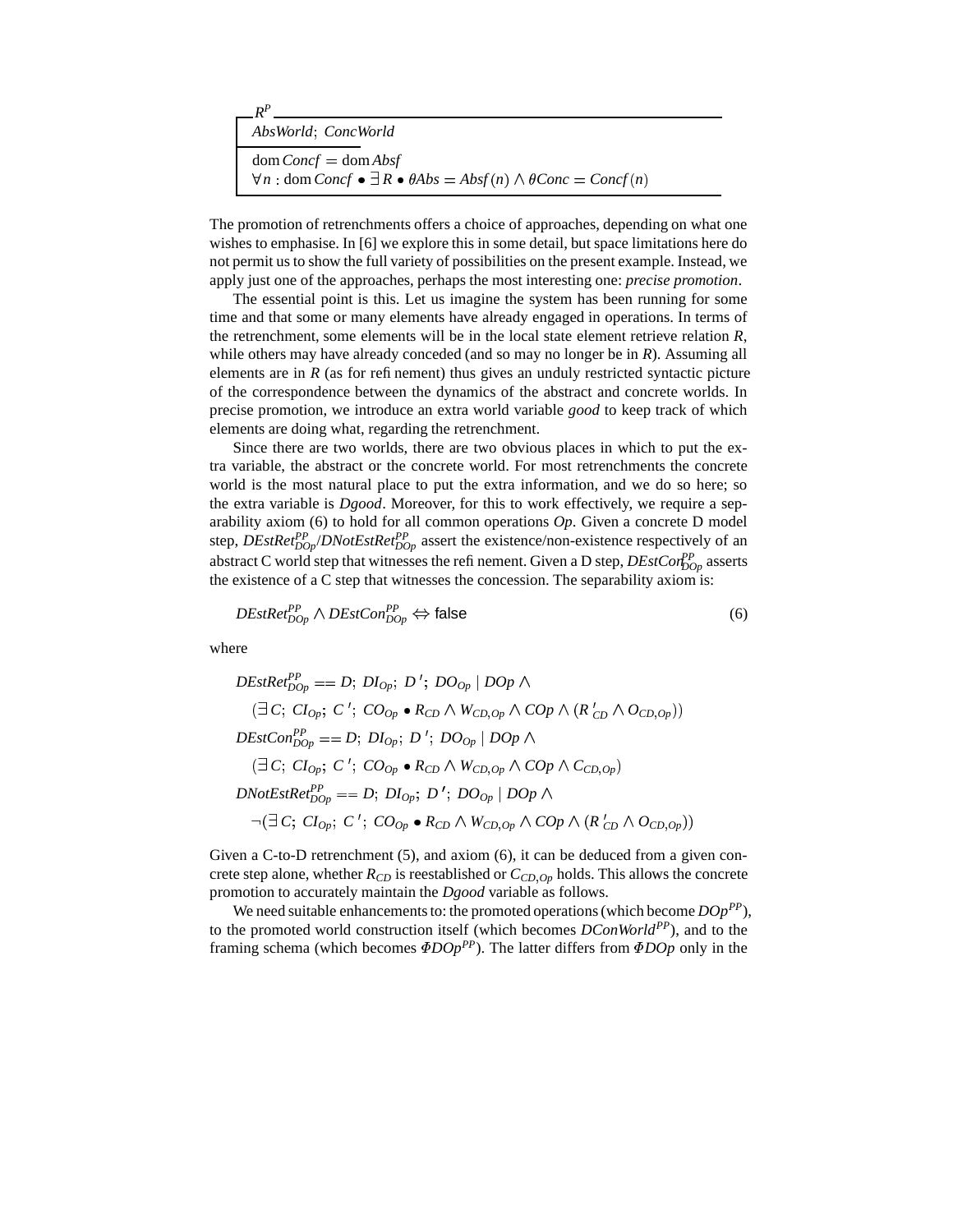replacment of *DConWorld* by *DConWorld<sup>PP</sup>*, so we do not reproduce it in full.<sup>2</sup>

| $\_\_DC$ onWorld <sup>PP</sup>                     |
|----------------------------------------------------|
| DConWorld                                          |
| D good : PNAME                                     |
| $D$ <i>good</i> $\subset$ dom <i>DconAuthPurse</i> |
|                                                    |

 $D$ Increase<sup>PP</sup> ==  $D$ Ignore  $\vee$  (  $\exists$   $\varDelta$ DConPurse  $\bullet$   $\varPhi$ DOp<sup>PP</sup>  $\wedge$  DIncreasePurseOkay  $\land$  (*DEstRet*<sup>*PP*</sup></sup>*DRood'* = *Dgood*)  $\land$  (*DNotEstRet*<sup>PP</sup><sub>DIncrease</sub>  $\Rightarrow$  *Dgood'* = *Dgood*  $\setminus$  {*Dname*?}))

It is clear that *DIncreasePP* is a refinement of *DIncrease* via a retrieve relation that simply projects away *Dgood*, as *DIncreasePP* arises from *DIncrease* by the addition of *Dgood*, whose value is never used in the update of any *DIncrease* variable.

With these details in place, we can write down the precisely promoted retrenchment between the *CConWorld* and *DConWorldPP Increase* operations. For this, it is easy to see that (6) holds, in particular, by examining whether the output of *DIncrease* is  $\perp$  or *DpurseBlocked Dname*?. For  $\perp$ , *R*  $'_{CD}$   $\wedge$  *O<sub>CD</sub>*, *IncreasePurseOkay* is established by the identity of outputs, and the 'is as' identity of the seqence number predicates. For *DpurseBlocked Dname*, *CCD IncreasePurseOkay* is established by definition of the outputs and by the skip on *DnextSeqNo*.

The retrenchment below employs a *focused* pattern of precise promotion, in that the within, output, concedes relations only refer to the named local state element *Dname*?. Since the promoted operation acts on only one element, implicitly all other elements in *Dgood* maintain the local retrieve relation  $R \, '_{CD}$ . An *inclusive* pattern is also available which covers all *Dgood* elements, explicitly claiming  $R C_{D}$  in the concession for the elements in  $Dgood \setminus \{Dname? \}$ ; for brevity we present the focused pattern here. Since archive entries are tagged with the originating purse's name, we can identify those C/D archive subsets corresponding to purses in *Dgood*?, and we assume for simplicity that all messages in the ether are tagged with originator's and addressee's names as the first two fields of the message.<sup>3</sup> **"** CDnamedConPurseIncreaseEquality *name* **"** is (not legal Z, for brevity, but) shorthand for equalities of named other purses' of-no-concern data in the following:

<sup>2</sup> Note that there is a somewhat philosophical question regarding the nature of the *Dgood* variable: should it be viewed as a genuine system variable or not? In this paper we do not go beyond saying that the viability of the precise promotion's using *Dgood*, attests to the ability of the concrete model's being able to keep track of the retrieving elements should it so choose.

 $3$  Note that this is a considerable simplification compared to [18]. In [18] it is the case that: (i) the models do not concern themeselves with details of physical message transmission, (ii) the relevant data can nevertheless be inferred indirectly from the contents of the message body.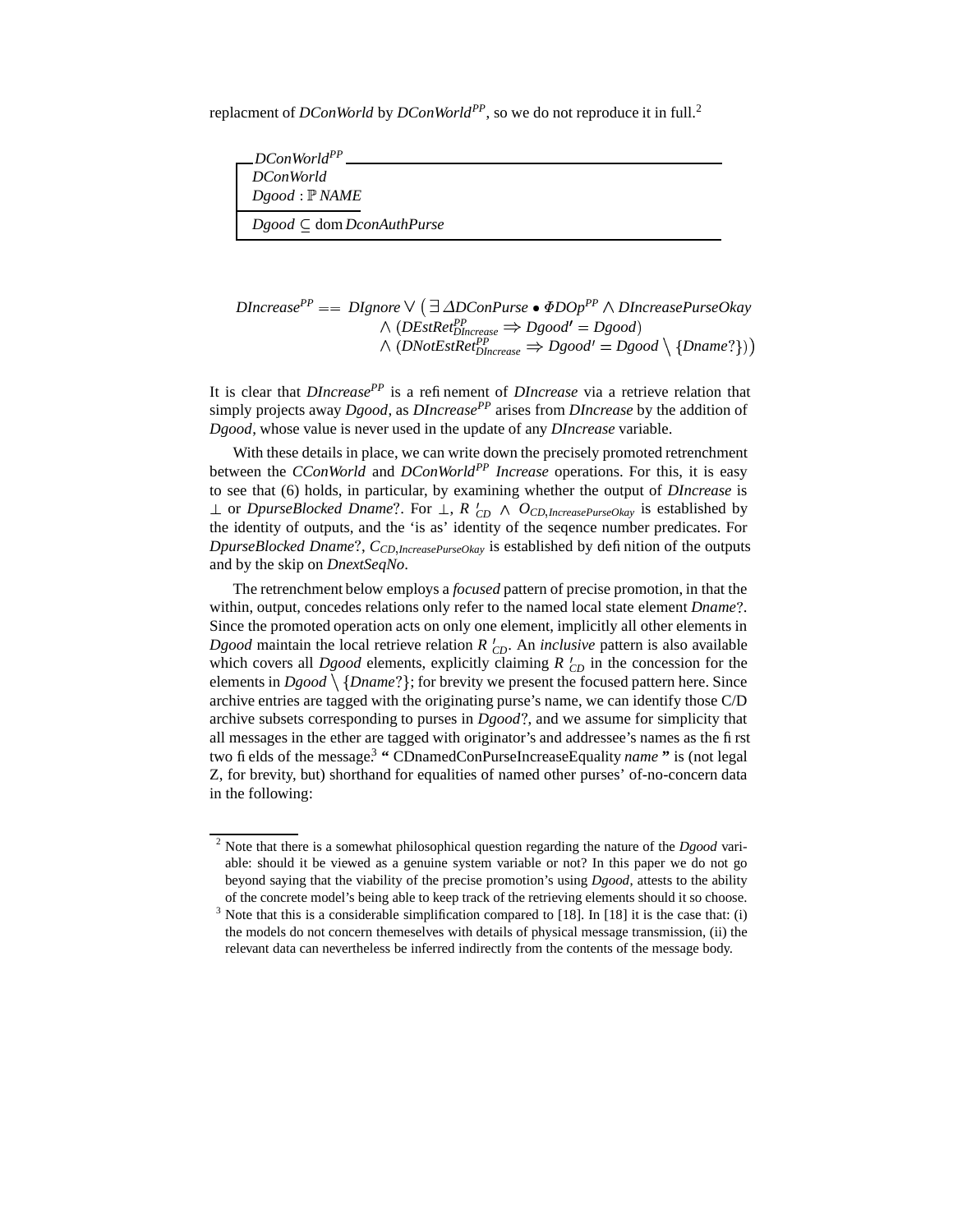*R PP CD*

*CConWorld DConWorldPP* dom*CconAuthPurse* dom*DconAuthPurse* - *Dnm Dgood CconAuthPurse Dnm CnextSeqNo DconAuthPurse Dnm DnextSeqNo*

**"** CDnamedConPurseIncreaseEquality *Dnm* **"**

 $D$ *good*  $\triangleleft$  *Carchive* =  $D$ *good*  $\triangleleft$  *Darchive* 

 $(Dgood \times Dgood) \triangleleft Cether = (Dgood \times Dgood) \triangleleft Dether$ 

| $\_W^{PP}_{CD\_Increase} -$        |                               |
|------------------------------------|-------------------------------|
| CConWorld; DConWorld <sup>PP</sup> |                               |
| $Cm$ ?: $CMESSAGE$                 | $Cm$ : CMESSAGE               |
| Dm?: DMESSAGE                      | $Dm$ : $DMESSAGE$             |
| Cname?, Dname?: NAME               | Dname?: NAME                  |
| $Cname? = Dname?$                  |                               |
| Cname? $\in D$ <i>good</i>         | $Dgood' = Dgood$<br>Cm! = Dm! |

*C PP CD Increase CConWorld DConWorldPP CDConPurseIncreaseEquality Cm CMESSAGE Dm DMESSAGE Dname NAME*  $Dgood' = Dgood - \{Dname?\}$ **"** CDnamedConPurseIncreaseEquality *Dname* **"** *CconAuthPurse Cname CnextSeqNo DconAuthPurse Dname DnextSeqNo*  $Cm! = \perp$  $Dm! = (DpurseBlocked \nDname?)$  $D$ *good'*  $\triangleleft$  *Carchive'* =  $D$ *good'*  $\triangleleft$  *Darchive'*  $(Dgood' \times Dgood') \triangleleft Cether' = (Dgood' \times Dgood') \triangleleft Dether'$ 

# **5 Lifting the Retrenchment**

The previous section described in fair detail how, despite its awkwardness, the real world finiteness of the sequence number can be taken account of, in a model that could be appended to the preexisting development. In this section we sketch rather briefly how this new D model can be related to the other models in the Mondex development, clarifying the relationship between sequence number finiteness and the concerns of these higher level models.

Essentially, the level of abstraction of the D model is first lifted to the level of the B model (this giving the E model) and then it is observed that there is a refinement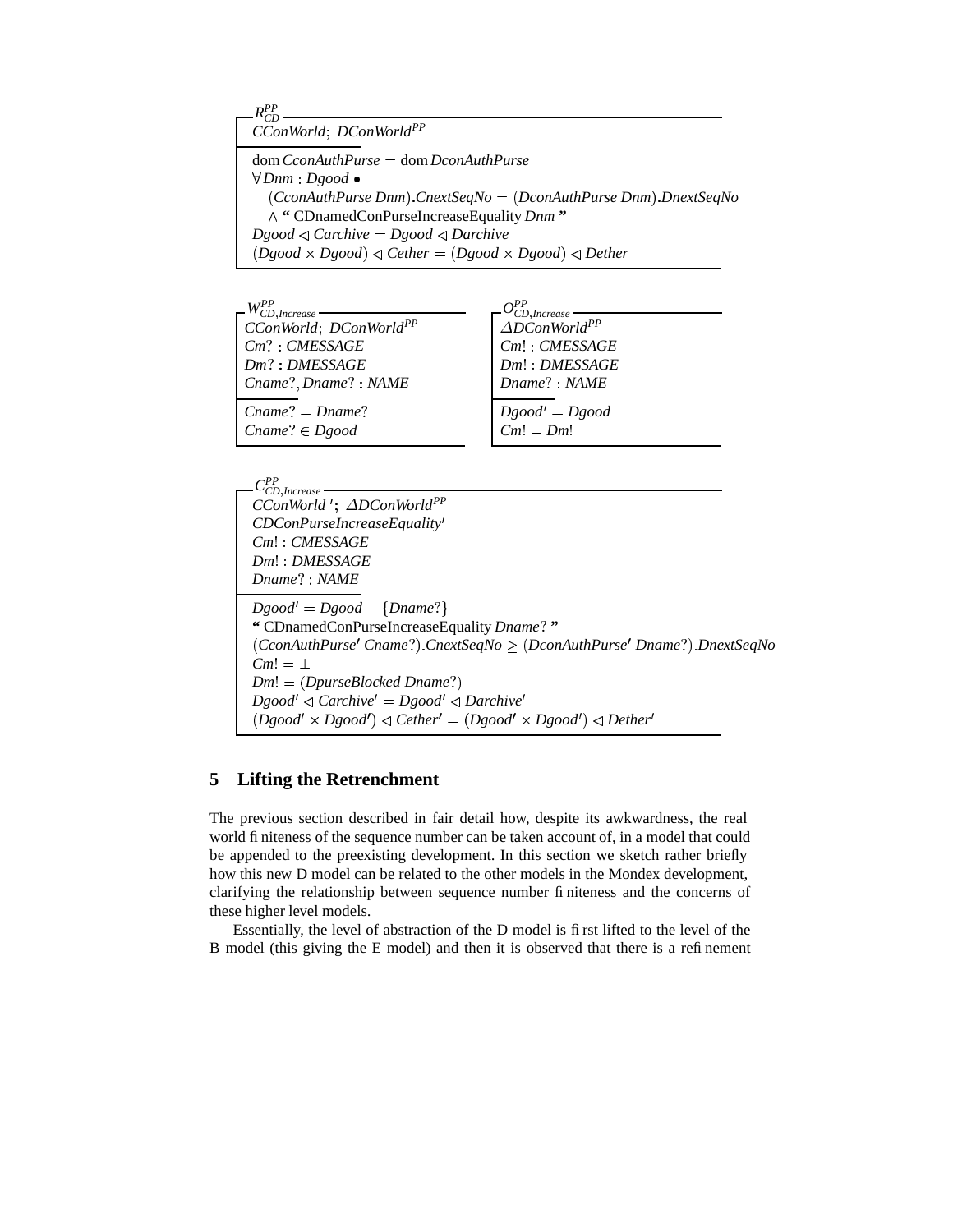from the A model to the E model, due to the nonintrusiveness of the D model. So the construction of the F model becomes just a rebadging of the A model. See Fig. 1.

The lifting of the D model to the E model makes use of a generic construction [1] for lifting the concrete model of a retrenchment to the level of abstraction of the retrenchment's abstract system; the model generated, typically called *U*, then refines to the retrenchment's concrete system. This generic construction builds *U* out of the two original systems in the retrenchment. The required level of abstraction is defined indirectly via a collection of properties specific to the construction, and *U* captures this level by being refinable to any system that also enjoys these properties. Thus *U* is the most abstract such system. As far as the construction goes, any suitable system interrefinable with  $U$  is just as good as  $U$ , so we have the option of replacing  $U$  with something more convenient if we wish.

In the Mondex case we build the E model, which matches the level of abstraction of the B model. The retrenchment that we are lifting is the composition of the B to C forward refinement and the C to D retrenchment, such compositions themselves being a matter for careful definition; see [2] for details.

For clarity and simplicity let us examine how this works for the individual purse operation *IncreasePurseOkay*. Essentially, for the *IncreasePurseOkay* operation of the generated *U* system we have:

| $\_protoElncreasePurseOkay$                                                                              |
|----------------------------------------------------------------------------------------------------------|
| $BIncreasePurseOkay; \triangle DConPurse$<br>Dm? Dm!: DMESSAGE                                           |
| $(R_{BD} \wedge R_{BD} \wedge O_{BD, IncreasePurseOkay}) \vee (R_{BD} \wedge C_{BD, IncreasePurseOkay})$ |

In the above, *BIncreasePurseOkay* 'is as' *CIncreasePurseOkay*, and *RBD* 'is as' *RCD*. Similarly *OBD IncreasePurseOkay* 'is as' *OCD IncreasePurseOkay*, and *CBD IncreasePurseOkay* 'is as' *CCD IncreasePurseOkay*. In *protoEIncreasePurseOkay*, *BIncreasePurseOkay* contributes the steps of the B model and  $\triangle DConPurse$  contributes all legal D changes of state. The Bto-D retrenchment tells us that any *DIncreasePurseOkay* step satisfies the retrenchment correctness PO in terms of some witnessing B-step. In *protoEIncreasePurseOkay* it is clear that precisely the same witness establishes the E-to-D refinement correctness PO.

We note that there is considerable duplication of state and other information in *protoEIncreasePurseOkay*; the B and D parts of the state say practically the same thing via the *BDConPurseIncreaseEquality* in  $R_{BD}$  and  $R'_{BD}$ , and the I/O is similarly either irrelevant or discernable from the D element alone.

Since, as noted above, it is sufficient to fix on a system that is interrefinable with what the construction routinely generates, it is worth reflecting on the details of the *U* system, to see if the duplication can be avoided. Examining the details reveals that we can replace *protoEIncreasePurseOkay* with the simpler:

*EIncreasePurseOkay* 'is as' *DIncreasePurseOkay*

a welcome simplification, attributable to the nonintrusive nature of our D construction.

Of course our real focus of interest is on *DIncrease* and its lifting to *EIncrease*. The single purse operation just treated provides an indication of what to expect, in that the *IncreasePurseOkay* lifting should be discernable within the *Increase* one.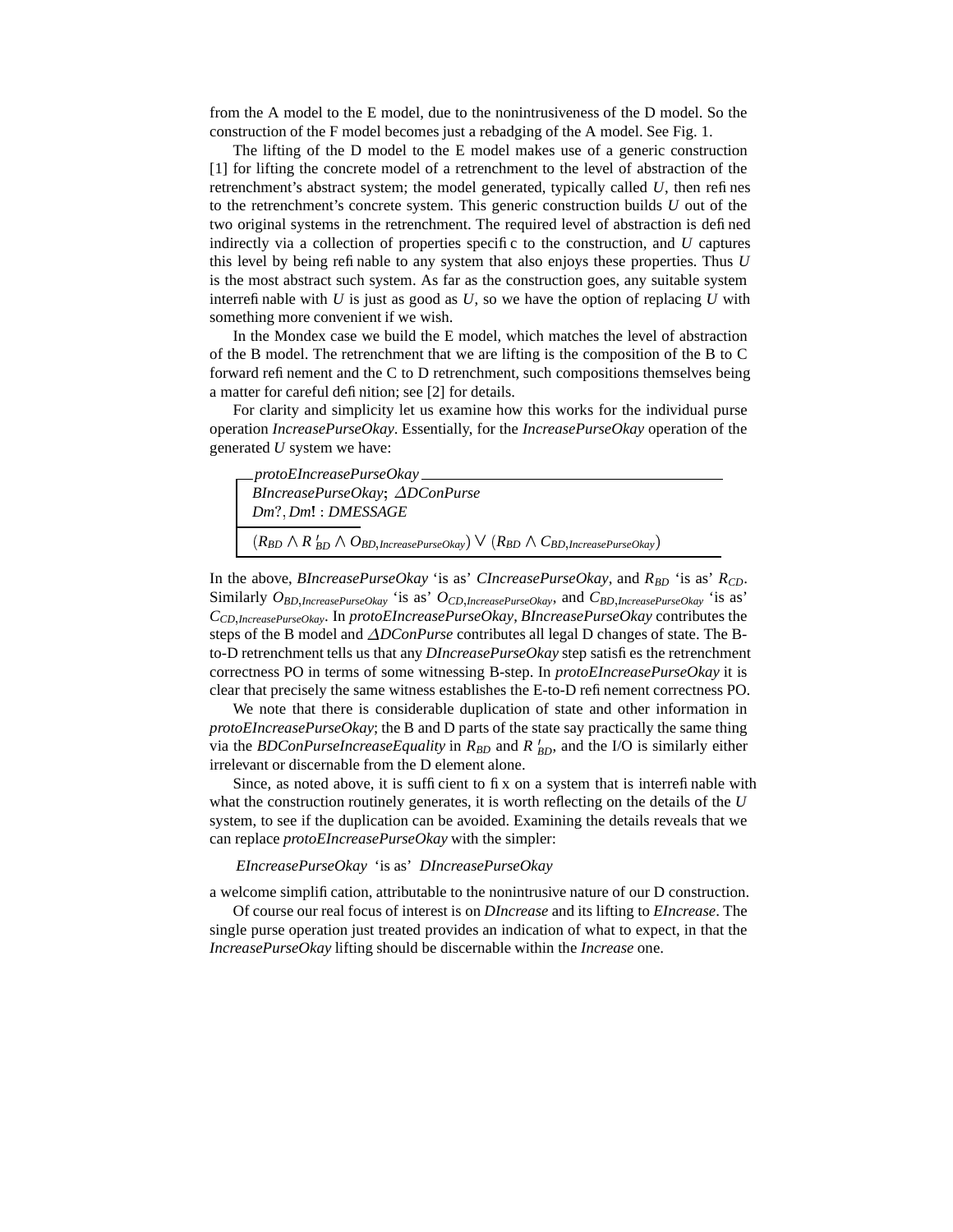The B world *Increase* operation has the same shape as the D world one:

*BIncrease* -- *BIgnore BConPurse BOp BIncreasePurseOkay*

The subtlety here is that in *BIgnore* and  $\Phi BOp$ , instead of  $\Delta BConWorld$  (as would be expected) we have *BetweenWorld*, where *BetweenWorld* features additional structure and constraints imposed on *BConWorld* in order to enable the A-to-B backward refinement to cary through. Aside from this, the constituents of *BIncrease* 'are as' their corresponding *CIncrease* ones.

For lack of space, the reader will have to take our word for it that the constraints in *BetweenWorld* do not materially affect our discussion; they express the consistency between the cryptographically protected messages in the ether and the purses' states; doubters can refer to [18]. We now retrace the earlier lifting construction and obtain:

| __protoEIncrease ______                                                                                           |  |
|-------------------------------------------------------------------------------------------------------------------|--|
| BIncrease; $\triangle DConWorld^{PP}$                                                                             |  |
| Dm? Dm!: DMESSAGE                                                                                                 |  |
|                                                                                                                   |  |
| $(R_{BD}^{PP} \wedge R \frac{P}{B} \wedge O_{BD, Increase}^{PP}) \vee (R_{BD}^{PP} \wedge C_{BD, Increase}^{PP})$ |  |

It turns out that we can argue as before and replace *protoEIncrease* by *EIncrease* where:

*EIncrease* 'is as' *DIncreasePP*

except that *DetweenWorld* (which now 'is as' *BetweenWorld*) replaces occurences of *DConWorld* in *DIgnore* and  $\Phi$ *DOp* in *DIncrease*<sup>*PP*</sup>. Thus *DIncrease*<sup>*PP*</sup> is at the right level of abstraction after all, again due to the minimalist nature of the D construction.

Having dealt with the E model, the final step consists of observing that there is a (backward) refinement from the A model to the E model. The D level purse blocking behaviour when the sequence number overflows is simulated at A-level by the purse skipping; the A world has no sequence numbers. Aside from the fact that the details of this are beyond the scope of this paper, some points are worth making. Firstly, this is *not* a further instance of the lifting construction just used to build the E model. Secondly, the truth of it depends rather delicately on a suitable choice of retrieve and output relations, not to mention the precise notion of refinement employed and of course the minimalist nature of the D construction. Thus it is not a robust property, though it is a very pleasing one.

# **6 Validating the Retrenchment**

In the preceding sections, we have designed the D model to do nothing useful once the limit on the sequence number has been reached. Since doing nothing is unlikely to satisfy users, it is incumbent on us to validate this design in the light of wider system requirements, which we do in this section. The argument now swings to showing that the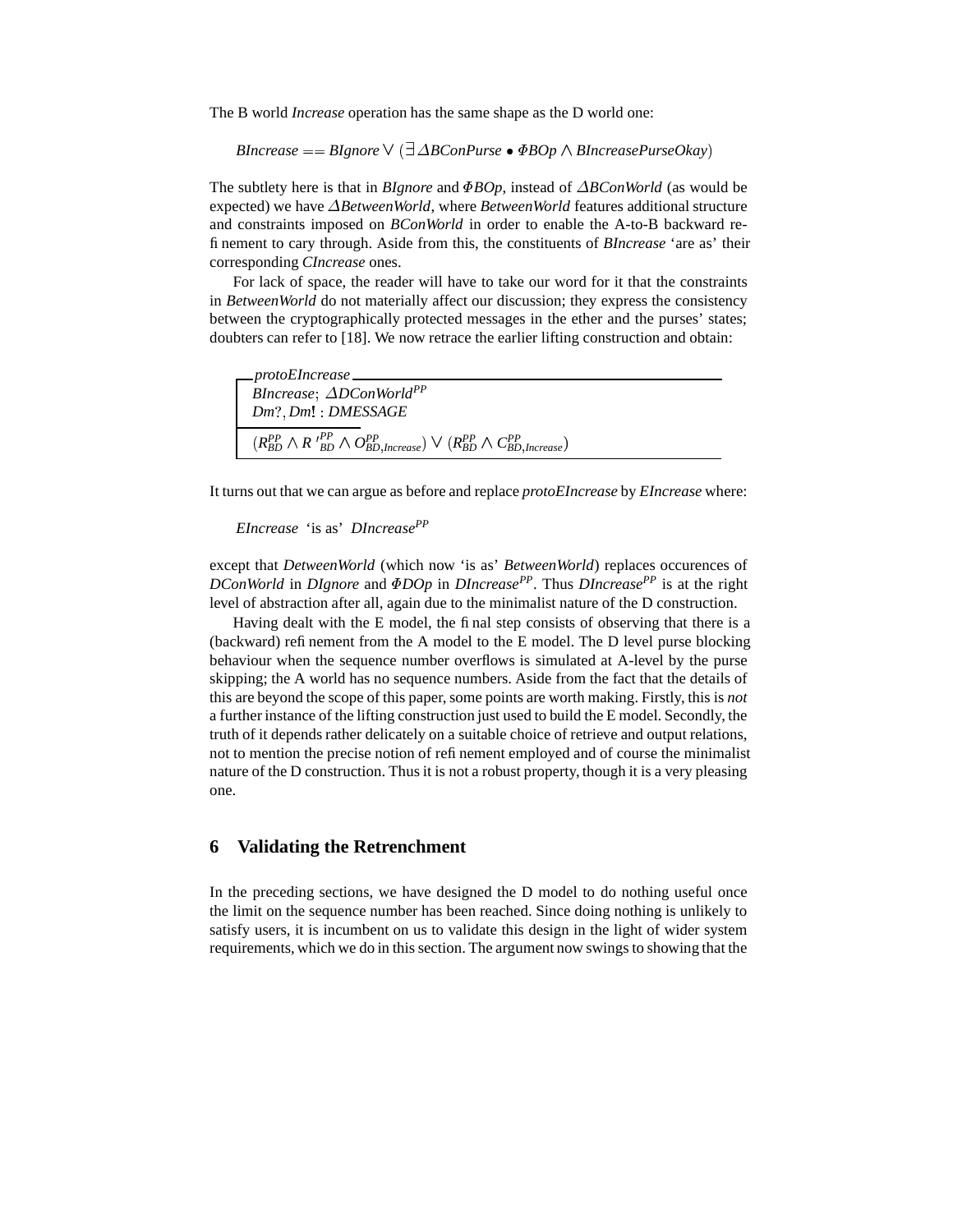limit in fact never arises. This can be crystallised as saying the concession of the relevant retrenchment does not become true within the lifetime of the use of the product.<sup>4</sup>

The validation of the concession of the C to D retrenchment depends on the value of BIGNUM, a quantity we have hitherto left unspecified. Our analysis will generate a value for BIGNUM leading to acceptable overall system properties. Note that the lifted E model's dependence on BIGNUM is like that of the D model's so we can focus on just the C to D retrenchment. Roughly speaking, we want to know how long it will take before BIGNUM is reached, which we analyse as follows.

First of all, the increments of the sequence number are not deterministic, to prevent the values of the sequence number being exploited as a covert channel in any potential cryptographic attack. Thus the increments are random variables drawn from a probability distribution  $\Theta$ . Let us say that  $\Theta$  has a mean  $\mu$  and variance  $\sigma$  both about 10. From here there are two approaches, the naive and the sophisticated.

In a naive approach, we expect the accumulated total sequence number after *n* trials to be approximately  $n\mu$ . Now consider the determined shopper, making the order of 100 transations per day using the purse, resulting in a daily sequence number increment of about  $10^3.$  Taking a year to be about  $10^3$  days, leads to an approximate annual sequence number increment of about  $10^6$ . On this basis, we can estimate how different choices of BIGNUM fare against the requirement that the BIGNUM limit is never in fact reached.

Suppose BIGNUM is about  $2^{16}$  which is about  $64 \times 10^3$ . The lin <sup>3</sup>. The limit is encountered within a couple of months, so this value of BIGNUM is clearly unsatisfactory. Similarly, choosing  $2^{64}$  for BIGNUM gives a limit of about  $16 \times 10^{12}$  years, which is a *little* more conservative than necessary.

Suppose then that BIGNUM is about  $2^{32}$  which is about  $4 \times 10^9$ . Dividing by  $10^6$ shows that the limit is reached in about 4000 years. Putting aside considerations of whether the purse will physically withstand that much use, it is certainly the case that the financial system underpinning the purse will have collapsed by that time. So a 32 bit BIGNUM provides plenty of room for even determined use, while safeguarding against overflow, and while still not being ridiculously overconservative.

Of course one can take a more cautious approach than the above, supposing that a determined attacker will go all out to breach the sequence number limit by subjecting the purse to as many transactions as it is possible to invoke, potentially leading to different estimates. Then again, it is hard to see what such an attacker stands to gain by disabling the purse in this way, locking in the value he has managed to put into it, since the system's security properties ensure that every purse operation leaves the whole system in a state that is at best equitable, at worst in the bank's favour.

Let us now turn to a more sophisticated treatment of the same situation. We note that the individual increments of the sequence number are the "arrivals" of a renewal process [11, 16, 13]. Thus if  $\delta SN_n$  is the *n*'th increment, then as *n* varies, we are interested in the behaviour of the random variables:

 $nextSeqNo_n = \delta SN_0 + \delta SN_1 + \ldots + \delta SN_n$ 

<sup>&</sup>lt;sup>4</sup> Note how the retrenchment framework has produced specific objects within the formal models, namely the concessions, that carry the information pertaining to the undesired state of affairs. A purely refinement based approach to the development could say nothing about such matters, disconnecting the formal world from the requirements level validation needed beyond.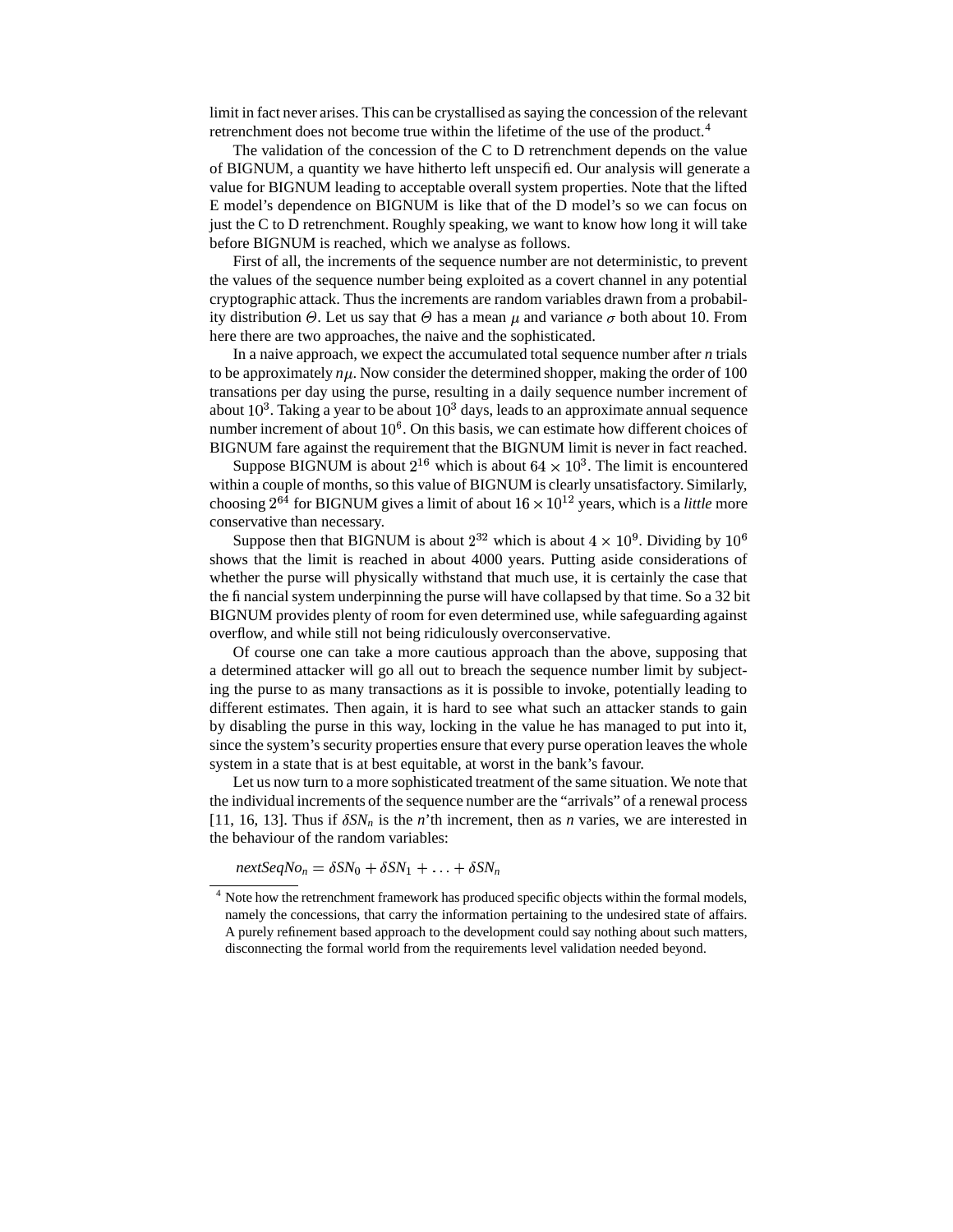In particular, we are interested in the random variable  $N(t)$  given by:

$$
N(t) = \max\{n \mid nextSeqNo_n \leq t\}
$$

whose distribution describes how many increments of the sequence number are needed to reach the value *t*. Fortunately this is all standard material that can be found in loc. cit. The first order theory of  $N(t)$  says that as t tends to infinity,  $N(t)$  tends to the constant distribution  $t/\mu$  almost surely. Furthermore the mean of  $N(t)$  tends to the number  $t/\mu$ . This agrees with the values obtained naively, and in particular, for a 32 bit BIGNUM, we again derive an overflow time of four thousand years.

To ensure the random characteristics of the situation do not lead to gambler's ruin type outcomes, we check out also the second order theory of renewals. This says that as *t* tends to infinity,

$$
\frac{N(t)-t/\mu}{\sqrt{t\sigma^2/\mu^3}}
$$

converges in distibution to  $N(0, 1)$ , the standard normal distribution. This in turn means that the variance of  $N(t)$  itself scales to  $(t\sigma^2/\mu^3)^{\frac{1}{2}}$ . Wh . . .  $\sim$   $\sim$   $\sim$   $\sim$ - - - $\frac{1}{2}$ . When the numbers are substituted, this is of the order of a week or two. So in the end, the sophisticated story fully supports the naive one.

### **7 Conclusions, and the Tower Pattern**

Above, we briefly reviewed the Mondex development and its "retrenchment opportunities." We then took the purse sequence number and showed how a more faithful treatment could be integrated with the existing refinement based development. The result was the collection of models related by refinements and retrenchments shown in Fig. 1.

One of the advantages of the retrenchment approach in dealing with model evolution situations, which the sequence number case study can be viewed as, is that it fits naturally with the idea that such evolutions often tend to be focused on judicious changes to one or more operations. In the limit, we can consider the change in each operation as a separate evolution step, expressed using a separate retrenchment, and compose them, e.g. as per [2]. For lack of space, we have not pursued this aspect here.

Note that Fig. 1 is a commutative diagram. Therefore it can be navigated in different ways with equivalent effect. For example, one can (as we did) start at the bottom of the tower, build the bottommost retrenchment, and build towards the top (it turned out that with a judicious choice of bottommost model, the top level blended seamlessly with the existing development). Alternatively one can start with the topmost retrenchment (an identity in our case), and proceed downwards, utilising different but compatible algebraic results on the combination of refinements and retrenchments [12]. This raises the general structure embodied in Fig. 1 to the level of a broadly applicable *pattern* for the deployment of retrenchment as a means of, (on the one hand) reconciling real world detail with an idealised but more transparent refinement development, or (on the other) propagating a top level requirements change down through a refinement stack, towards implementation. Of course, middle out deployments are also compatible with Fig. 1.